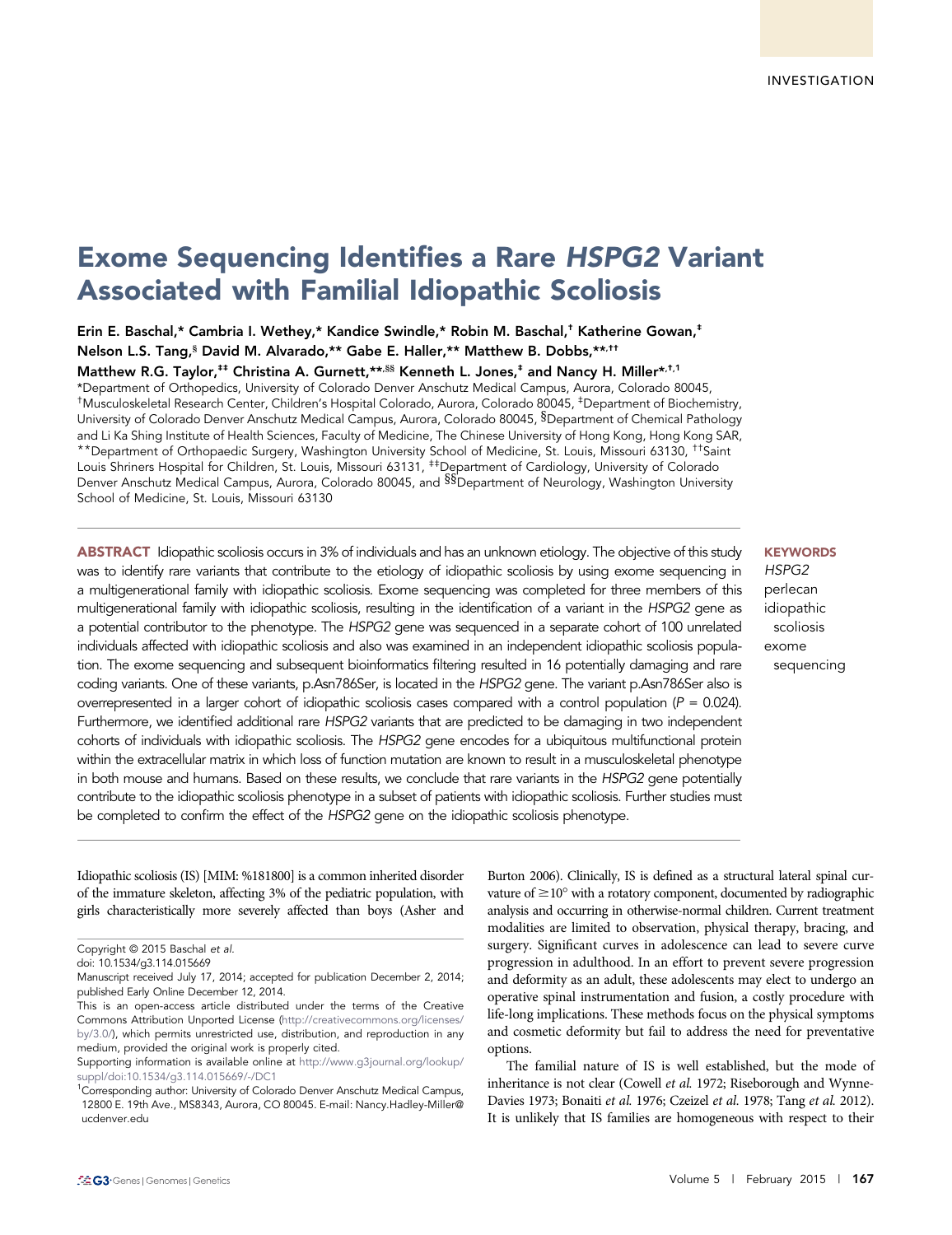genetic architecture but represent a spectrum of inheritance patterns ranging from simple Mendelian to complex polygenic. Concordance rates have been reported between 0.73 and 0.92 for monozygotic twins and between 0.36 and 0.63 for dizygotic twins (Kesling and Reinker 1997; Inoue et al. 1998; Andersen et al. 2007). Despite clear evidence for the importance of genetics in the susceptibility to IS, limited progress has been made in the identification of genes that are causative or may influence disease susceptibility, variation, or progression. The current literature includes multiple studies that have used linkage and association analyses. Genome-wide linkage analyses have effectively localized candidate regions; however, progress has been burdened by heterogeneity both within and between study populations and by insufficient statistical power (Wise et al. 2000; Chan et al. 2002; Salehi et al. 2002; Justice et al. 2003; Miller et al. 2005, 2006; Alden et al. 2006; Ocaka et al. 2008; Gurnett et al. 2009; Raggio et al. 2009; Clough et al. 2010; Marosy et al. 2010; Edery et al. 2011). Association studies, including genome-wide association studies (GWAS), have implicated select genes, including CHD7, LBX1, and GPR126 (Gao et al. 2007; Sharma et al. 2011; Takahashi et al. 2011; Kou et al. 2013). A recent study has completed exome sequencing for an IS cohort and identified rare variants in the fibrillin genes, FBN1 and FBN2, which were associated with curve severity (Buchan et al. 2014).

In the current study, we completed exome sequencing for a multigenerational family with familial IS, with the goal of identifying rare genetic variants that contribute to the IS phenotype.

## MATERIAL AND METHODS

#### Subjects

Denver IS population: For the Denver IS population, written informed consent was obtained from study subjects who were enrolled in accordance with protocols approved by the Johns Hopkins School of Medicine Institutional Review Board and the University of Colorado Denver Institutional Review Board (Colorado Multiple Institutional Review Board, Study Approval #06-1161 and 07-0417). A diagnosis of IS required clinical/family history and physical examination consistent with a spinal curvature in the coronal plane, a standing anteroposterior spinal radiograph showing  $\geq 10^{\circ}$  curvature by the Cobb method with pedicle rotation, and no congenital deformity or other existing genetic disorder (Shands and Eisberg 1955; Kane 1977; Armstrong et al. 1982). Individuals were classified as having familial IS if they had at least one additional family member affected with IS (Justice et al. 2003; Miller et al. 2005). The majority of individuals in our study are likely to exhibit an autosomal dominant mode of inheritance (Miller et al. 2005, 2012). We collected blood samples from all participants and extracted genomic DNA according to standard phenol-chloroform purification protocols (Sambrook et al. 1989; Moore and Dowhan 2002) or using the QIAGEN Gentra Puregene Blood Kit.

St. Louis IS population: As described by Buchan et al. (2014), IS patients in the St. Louis dataset were recruited from St. Louis Children's Hospital and St. Louis Shriners Hospital for Children. All patients had scoliosis of unknown etiology with spinal curves measuring  $\geq 10^{\circ}$ . Patients with developmental delay, multiple congenital anomalies, or known underlying medical disorders (e.g., Ehlers-Danlos syndrome, Marfan syndrome) were excluded. We selected 140 unrelated IS cases of European ancestry with severe deformity (spinal curves measuring  $\geq$ 40°) for the exome sequencing screen. DNA was collected from affected probands after we obtained informed consent.

Control populations: Comparisons with control populations used either the 1000 Genomes population (European ancestry,  $N = 379$ ) (Abecasis et al. 2012) or the National Heart, Lung, and Blood Institute (NHLBI) Exome Sequencing Project [(ESP) European ancestry subset  $(EA-ESP)$ , version ESP6500SI-V2,  $N = 4300$ ].

#### Exome sequencing

Denver exome sequencing: A multigenerational family with European ancestry was selected for exome sequencing, with DNA samples available on five affected and three unaffected individuals (two of the unaffected individuals are marry-in relatives). This family was selected based on the number of affected family members with severe curves and the relative pedigree-distance between affected family members. Exome capture was performed on  $1 \mu$ g of genomic DNA from three affected individuals (IV:1, IV:6, and II:4) in this family using the Illumina TruSeq Exome Capture kit. Samples were sequenced with a 2x100bp run at the Illumina HiSeq 2000 at the University of Colorado Denver Genomics and Microarray Core Facility.

St. Louis exome sequencing: For the St. Louis IS dataset, exon enrichment was performed using the SureSelect Human All Exon 38Mb and 50Mb kits (Agilent Technologies, Santa Clara, CA) or the TruSeq Exome Enrichment kit (Illumina, San Diego, CA) at the Washington University Genome Technology Access Center, as described previously (Buchan et al. 2014).

#### Bioinformatics filtering

Exome sequencing reads were mapped to the reference human genome sequence (hg19) with large-scale alignment software (GSNAP) (Wu and Nacu 2010). Sequence calls for variants (single nucleotide variants (SNVs), insertions/deletions) were performed using the Broad Institute's Genome Analysis Toolkit (GATK) (McKenna et al. 2010; Depristo et al. 2011). The resulting variants were filtered in a systematic way. The program ANNOVAR was used to filter the variants by cross referencing various genetic variation databases (e.g., 1000 genomes database, NHLBI Exome Sequencing Project 6500 dataset, etc), allowing us to extract information about variant frequencies (if previously reported) and location within genes (Wang et al. 2010). Variants were restricted to those that 1) had no more than a 1% frequency in the phase 1 1000 genomes data (Abecasis et al. 2012), and 2) altered the coding sequence (nonsense, splice-site, missense and insertion/deletion). The nonsense and missense variants were subsequently cross-referenced to the dbNSFP database to determine whether the resulting changes to the protein are predicted to be damaging (see Supporting Information, [File S1](http://www.g3journal.org/content/suppl/2014/12/12/g3.114.015669.DC1/015669SI.pdf)) (Liu et al. 2011). In addition, we required at least 5X sequence coverage at any given position to call a genotype. For the multigenerational family, we required that all three individuals share the variant if they had a genotype at that position.

For the St. Louis dataset, next-generation sequencing reads were aligned to hg19 human reference sequence and variants were called and annotated, as described by Buchan et al. (2014).

# Sanger sequencing

The variants that remained after the filtering process were confirmed by Sanger sequencing. The variants identified through exome sequencing were tested in the original three affected individuals who underwent exome sequencing and five additional relatives (two affected and three unaffected). As discussed in the Results section, one variant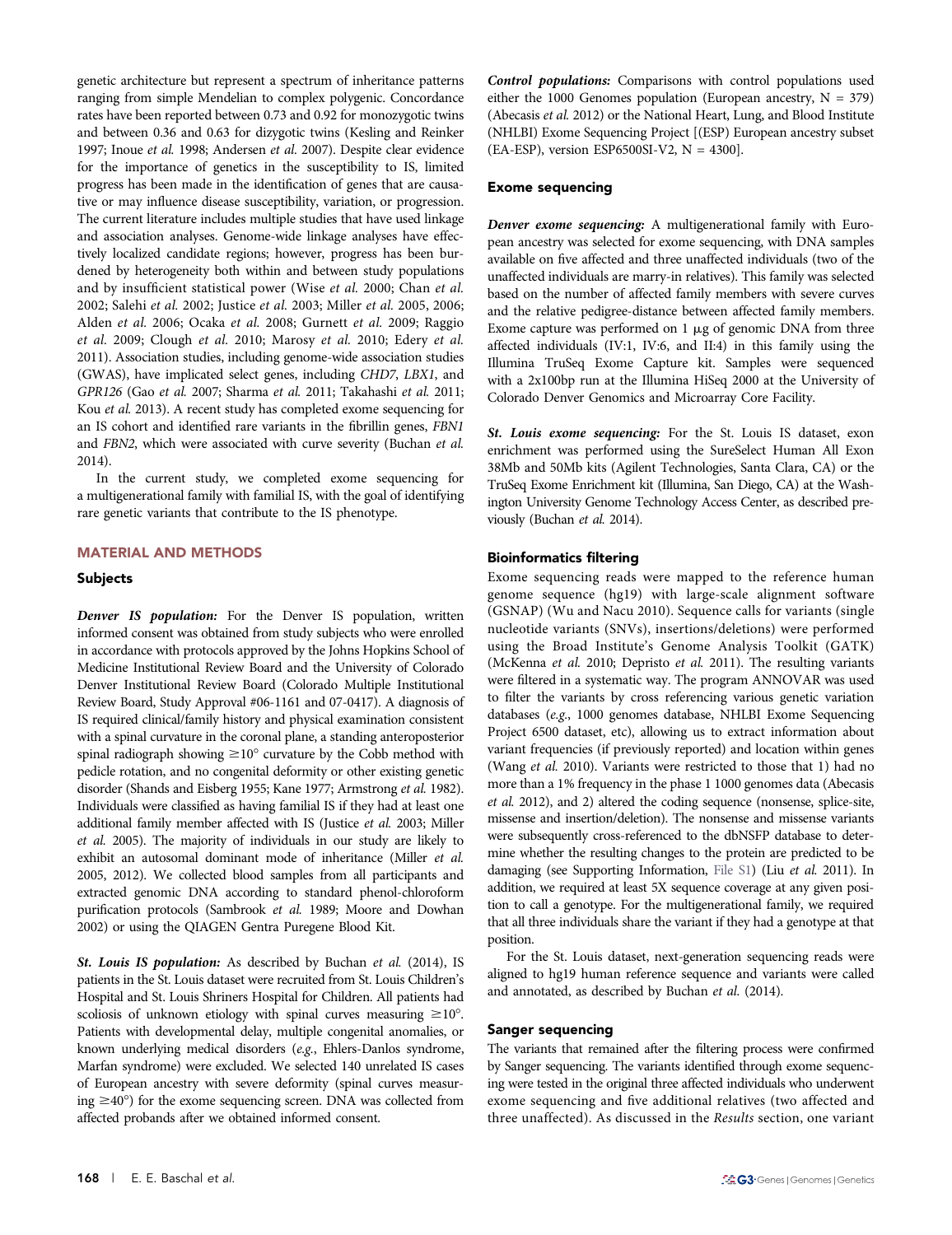(chromosome 6, 168376925, in HGC6.3) had a high frequency in the EA-ESP population and therefore was not Sanger sequenced.

Primers were designed using the program Primer3 (Koressaar and Remm 2007; Untergasser et al. 2012). Primer sequences can be found in [Table S1](http://www.g3journal.org/content/suppl/2014/12/12/g3.114.015669.DC1/TableS1.xlsx). Sanger sequencing was completed at either the University of Colorado Denver Barbara Davis Center for Childhood Diabetes or at Beckman Coulter Genomics. Details of PCR conditions and Sanger sequencing protocols are located in [File S1](http://www.g3journal.org/content/suppl/2014/12/12/g3.114.015669.DC1/015669SI.pdf).

Sanger sequences were analyzed using CodonCode software (CodonCode Corporation, Centerville, MA), and figures were generated using Sequencher (GeneCodes Corporation, Ann Arbor, MI).

## HSPG2 sequencing

Exons from the HSPG2 gene (97 exons, 14369 base pair mRNA, 4391 amino acids) were sequenced in 100 unrelated individuals with IS. All individuals had a curvature of  $>10^{\circ}$  with a range of  $18-119^{\circ}$ ), and were predominantly of European ancestry. To decrease sequencing costs, sequencing was completed using 25 pools of four individuals each. An Illumina MiSeq 2x250bp run was performed at the University of Colorado Denver DNA Diagnostic Laboratory. The HSPG2 libraries were enriched using long-range polymerase chain reaction (PCR), resulting in approximately 2.5 to 10 kb fragments with a Takara long range PCR kit (Clontech). PCR conditions followed manufacturer's recommendations. Primer sequences can be found in [Table S1](http://www.g3journal.org/content/suppl/2014/12/12/g3.114.015669.DC1/TableS1.xlsx). For high GC regions, betaine was used in the PCR. A GENios FL (Tecan) microplate reader using SYBR green was used to quantify the libraries. The library was generated using a Nextera XT DNA sample kit (FC-121-1031; Illumina) and Nextera Index kit (FC-121-1011; Illumina).

Bioinformatics filtering was completed using the same protocol as described earlier. The filtering process resulted in 14 potentially damaging and rare HSPG2 variants in these 100 individuals. The 14 variants were Sanger sequenced in each of the four individuals within the pool to confirm the variant and identify the individual within the pool that carried the variant. The Sanger sequencing protocol was the same as described for the multigenerational family. We were unable to confirm an HSPG2 variant at position 22263709 (p.Met1Thr) due to problems with the PCR-amplification process. This variant was removed from all further analyses, resulting in a total of 13 rare variants in the HSPG2 gene.

The median sequencing coverage across the HSPG2 gene was 172X, with a range of  $45X$  to  $349X$ . Exons  $27-42$  had lower coverage in multiple pools, where the median coverage was 68X across these 16 exons. Due to these concerns with sequence quality, we chose to Sanger sequence all 100 IS individuals for all 13 variants to confirm the variant frequency in our population.

#### Statistical comparisons

The Fisher's exact test (two-sided) was used to calculate the P-values for comparisons between the IS population(s) and the 1000 Genomes European population or the EA-ESP, with  $\alpha = 0.05$ . Mutalyzer 2.0. beta-31 was used to generate and check all nucleotide and protein positions (Wildeman et al. 2008), and positions were verified using MutationTaster and the public version of the Human Gene Mutation Database (HGMD) (Schwarz et al. 2014; Stenson et al. 2014).

### RESULTS

# Exome sequencing identifies an HSPG2 variant in an IS family

We studied a multigenerational family affected with familial IS and of European ancestry (Figure 1A). Affected individuals were diagnosed

with familial IS based on radiographic findings of a spinal curvature of  $\geq$ 10°. The proband, individual III:2, was diagnosed at 13 years of age with a right thoracic curve and a left lumbar curve of  $60^{\circ}$  and  $40^{\circ}$ , respectively, and underwent posterior spinal instrumentation and fusion. The transmission pattern in this family suggested a Mendelian mode of inheritance, for which exome sequencing is ideally suited. Exome sequencing, followed by variant detection and filtering, was completed for three individuals in this family. Sequencing coverage was  $64\times$  overall, with IV:1, IV:6, II:4 at 97X, 82X, and 22X respectively. Filtering resulted in a list of 16 variants that were at a frequency of  $\leq$ 1% in the 1000 Genomes data, were predicted to be damaging (according to the criteria defined in the Materials and Methods section and [File S1](http://www.g3journal.org/content/suppl/2014/12/12/g3.114.015669.DC1/015669SI.pdf)), and were insertions/deletions, nonsense, missense, or splice-site changes. In addition, to be considered for further study, variants were required to be present in all three affected individuals in the family.

After the filtering process, 16 potentially damaging and rare variants were identified in this family (Table 1 and [Table S2\)](http://www.g3journal.org/content/suppl/2014/12/12/g3.114.015669.DC1/TableS2.xlsx). One variant was removed due to an excessive frequency in the EA-ESP dataset (in HGC6.3, 23% frequency in EA-ESP). For each of the remaining 15 variants, Sanger sequencing was completed for the individuals who originally underwent exome sequencing and for additional relatives with DNA samples [two affected and three unaffected (two of the unaffected individuals were marry-in relatives)]. Sanger sequencing was unable to replicate the original result for 1 of the 15 variants (OPRD1) in the original three exome sequenced individuals ([Table S3\)](http://www.g3journal.org/content/suppl/2014/12/12/g3.114.015669.DC1/TableS3.xlsx).

After filtering and Sanger sequencing, there were 14 variants of interest (Table 1). Therefore, we surveyed the literature for mouse and human phenotypic associations. Previously reported mouse phenotypes for loss-of-function mutations in 13 of the 14 genes produced either phenotypes not clearly associated with musculoskeletal disease or had no evident phenotype. Those 13 genes also have no reported association with a human musculoskeletal phenotype.

The single remaining variant is NM\_005529.5:p.Asn786Ser, a heterozygous missense variant in the HSPG2 gene (MIM \*142461) on chromosome 1p36. All of the affected individuals in this family are heterozygous for this variant (CT genotype) (Figure 1B). Of the three unaffected individuals, two are homozygous for the reference allele (TT genotype) and one is heterozygous (IV:2, CT genotype). The presence of the CT genotype in an unaffected male may be due to incomplete penetrance of the IS phenotype.

HSPG2 encodes for heparan sulfate proteoglycan 2, or perlecan. Perlecan is a key component of basement membranes and is strongly associated with musculoskeletal development, both in mouse and in human (Costell et al. 1999; Nicole et al. 2000; Arikawa-Hirasawa et al. 2001b; Stum et al. 2006; Rodgers et al. 2007), making it an excellent candidate gene for IS.

# Sequencing of the HSPG2 gene in 100 individuals with IS

Seeking to further our knowledge of the importance of the HSPG2 gene in IS, we designed an HSPG2 sequencing project. Exons from the HSPG2 gene (97 exons, 14,369 base pair mRNA, 4391 amino acids) were sequenced in 100 unrelated individuals with IS (Denver dataset, curvature range  $18-119^{\circ}$ ) with a custom targeted gene approach on an Illumina MiSeq platform. After variant filtering using the bioinformatic pipeline described previously, we found 14 potentially damaging and rare HSPG2 variants. Again, variants were defined as potentially damaging according to our criteria defined in the Materials and Meth-ods section and [File S1](http://www.g3journal.org/content/suppl/2014/12/12/g3.114.015669.DC1/015669SI.pdf), and rare if the frequency was  $\leq$ 1% in the 1000 Genomes database. We were unable to confirm one variant with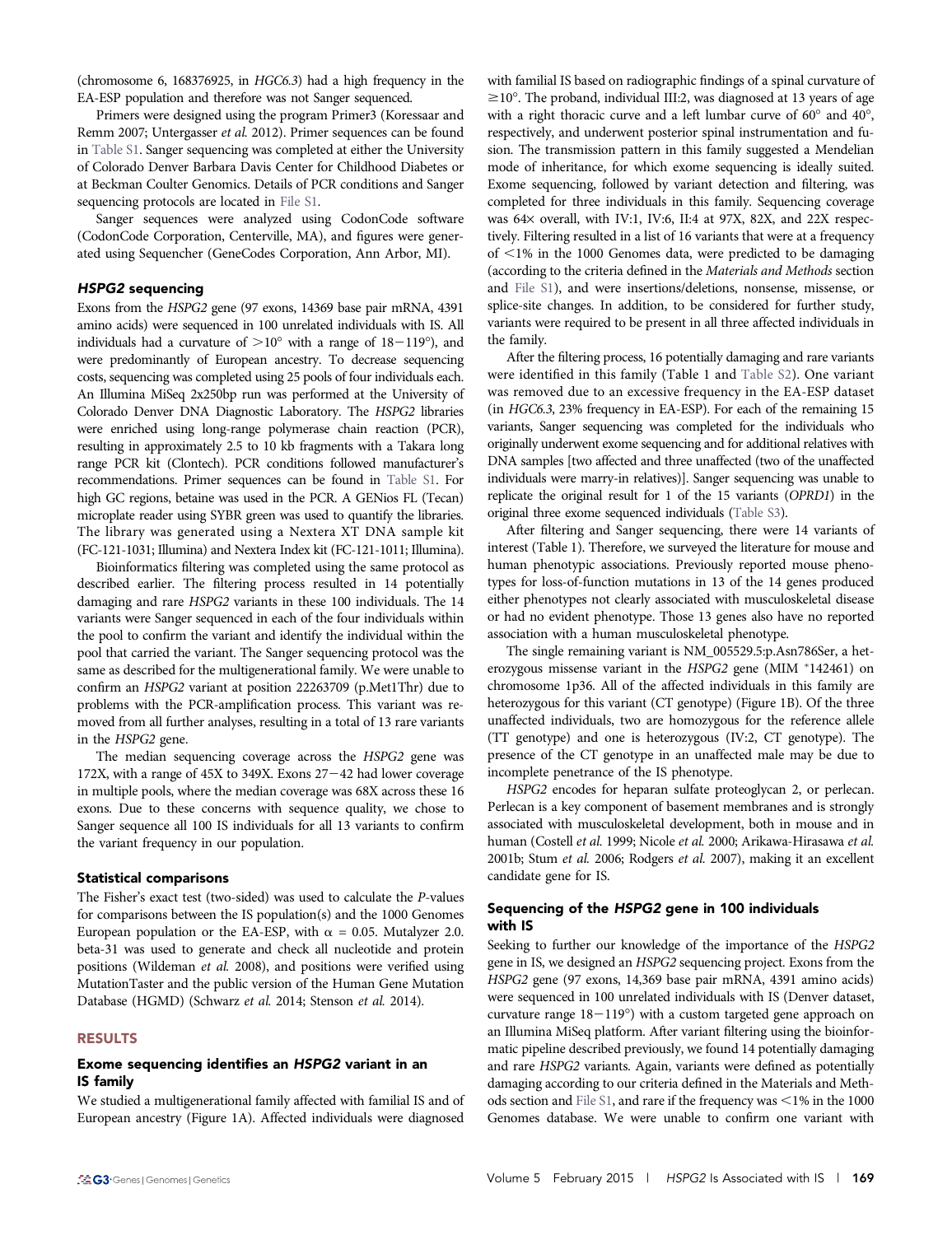

Figure 1 (A) Pedigree for the multigenerational family with IS. Individuals IV:1, IV:6, and II:4 underwent exome sequencing. Sanger sequencing was completed for those three individuals in addition to the affected individuals III:2 and III:6 and unaffected individuals III:1, III:7, and IV:2. Lumbar and thoracic curves are abbreviated with L and T, respectively. Double curves are represented by a slash (right thoracic/left lumbar), and triple curves are represented with three slashes (left high thoracic/right thoracic/left lumbar). CT or TT is the individual genotype at HSPG2 position p. Asn786Ser. A "?" represents individuals that have not been examined, so their scoliosis status is unknown. (B) Chromatograms for Variant p. Asn786Ser. Chromatograms for p.Asn786Ser are shown for two individuals from the multigenerational family (III:6, affected, and III:7, unaffected). The variant p.Asn786Ser, in the HSPG2 gene, is heterozygous in the affected individuals within the family, but not in the unaffected individuals (with the exception of IV:2, as discussed in the section Results).

Sanger sequencing, and it was consequently removed from further analyses (see the section Materials and Methods). Each variant had a frequency of  $\leq$ 1% in the 1000 Genomes database, and 3 of the 13 identified variants were unique (not previously identified in the 1000 genomes data or in the NHLBI ESP; Table 2 and [Table S4\)](http://www.g3journal.org/content/suppl/2014/12/12/g3.114.015669.DC1/TableS4.xlsx). All 13 variants were tested by Sanger sequencing in all 100 individuals to assess variant frequencies in our IS population. Including one individual from our multigenerational family (IV:1), we had a total of 101 individuals with 20 occurrences of HSPG2 variants. One individual had two HSPG2 variants.

One of the 13 variants was the same variant previously identified from the exome sequencing of our multigenerational IS family (p. Asn786Ser). This specific variant was heterozygous in 3 of the 100 additional sequenced individuals. In the 1000 Genomes data, this variant was only found in four individuals, all male (three from the European subset and one from the Puerto Rican subset). This difference is significant, with the CT genotype present in 4 of 101 IS individuals compared with 3 of 379 1000 Genomes European individuals  $[P = 0.039, \text{ odds ratio (OR)} 5.2, 95\% \text{ confidence interval}$  $(95\% \text{ CI})$  0.96-30]. However, the difference is not significant when

we compare with the EA-ESP dataset  $(77/4300 \text{ individuals}, P = 0.114,$ OR 2.3, 95% CI 0.69 $-6.6$ ). This is potentially related to the small number of individuals sequenced in our study  $(N = 101$  individuals) compared with the EA-ESP database ( $N = 4300$ ).

In summary, in the Denver IS dataset, we identified 13 potentially damaging and rare variants in the HSPG2 gene, with 20 occurrences in 101 individuals with IS. This finding provides further support that HSPG2 may have an important role in IS etiology.

## Further investigation of the HSPG2 finding in an independent IS population

Next, we investigated HSPG2 damaging variants in the exome sequencing data from an independent group of 140 IS individuals (St. Louis dataset). We identified 7 of the original 13 Denver HSPG2 variants in this St. Louis dataset, including p.Asn786Ser. The CT genotype for this variant is present in six individuals in the St. Louis dataset (compared with  $77/4300$  EA-ESP,  $P = 0.046$ ,  $OR = 2.5$ , 95% CI 0.95-6.0). Furthermore, an additional 11 potentially damaging variants in HSPG2 were discovered that were not previously identified in the Denver IS group, for a total of 18 HSPG2 variants in the St. Louis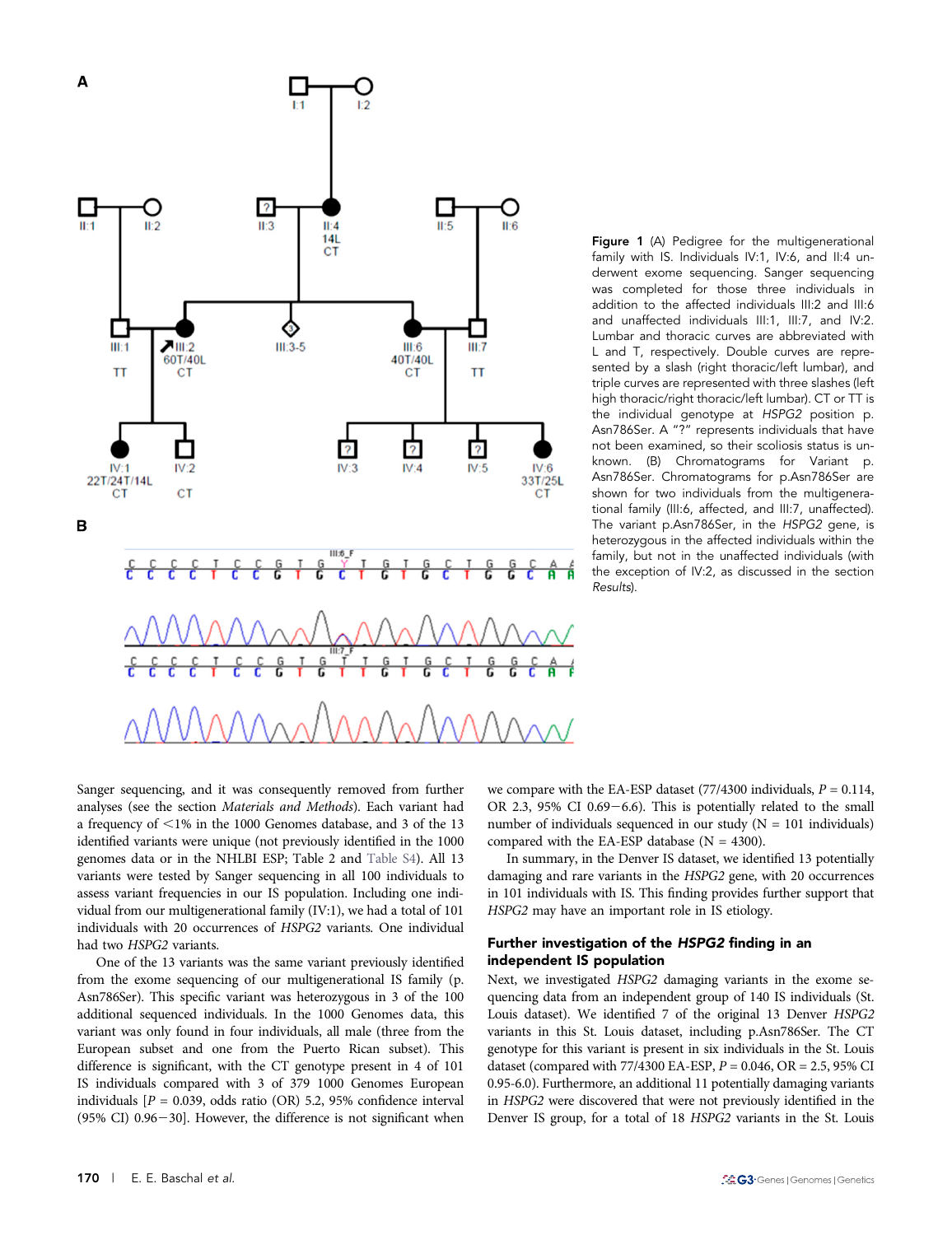**n** Table 1 Rare variants (MAF 0.01)<sup>a</sup> identified in our multigenerational family with IS<sup>b</sup>

| Chr              | Position  | Gene                | rs#         | Ref         | Var         | <b>HGVS Protein</b><br>Position | Variant<br><b>Type</b>     | 1000 Genomes<br>Frequency | EA-ESP<br>Frequency |
|------------------|-----------|---------------------|-------------|-------------|-------------|---------------------------------|----------------------------|---------------------------|---------------------|
| Chr1             | 22205601  | HSPG2               | rs143736974 | T           | С           | p.N786S                         | Missense                   | 0.0018                    | 0.009               |
| Chr1             | 23233346  | EPHB2               | rs28936395  | G           | A           | p.D679N                         | Missense                   | 0.0023                    | 0.0071              |
| Chr1             | 28060600  | FAM76A              | rs147811051 | G           | А           | p.R121H                         | Missense                   |                           | 0.00081             |
| Chr1             | 29189481  | OPRD1c              | rs370180812 | G           |             | p.A269S                         | Missense                   |                           | 0.00017             |
| Chr1             | 45524416  | ZSWIM5              | rs149382804 | G           | Α           | p.R373W                         | Missense                   | 0.00046                   | 0.0014              |
| Chr1             | 51873967  | EPS <sub>15</sub>   | rs61753384  | G           | Α           | p.S438L                         | Missense                   | 0.0064                    | 0.022               |
| Chr4             | 77662160  | SHROOM3             | rs368255851 | A           |             | p.D945V                         | Missense                   |                           | 0.00012             |
| Chr6             | 43483718  | YIPF3               |             | <b>GCAT</b> | G           | p.D65del                        | Nonframeshift<br>deletion  |                           | 0.0095              |
| Chr6             | 168376925 | HGC6.3 <sup>d</sup> | rs35001101  | G           | GT          | p.T137Hfs*7                     | Frameshift<br>insertion    |                           | 0.24                |
| Chr7             | 139281560 | HIPK <sub>2</sub>   |             | Τ           | TCTGCCG     | p.Q873_T874insRQ                | Nonframeshift<br>insertion |                           |                     |
| Chr7             | 149473614 | <b>SSPO</b>         | rs117048984 | A           | G           | p.Y77C                          | Missense                   |                           | 0.04                |
| Chr7             | 150934827 | CHPF <sub>2</sub>   | rs144589067 | G           | Α           | p.R460Q                         | Missense                   | 0.0018                    | 0.0039              |
| Chr <sub>8</sub> | 132051970 | ADCY8               | rs75246765  | С           | A           | p.A204S                         | Missense                   | 0.006                     | 0.016               |
| Chr <sub>8</sub> | 133883671 | ТG                  | rs114322847 | С           |             | p.P118L                         | Missense                   | 0.0087                    | 0.022               |
| Chr10            | 112570222 | RBM20               |             | Τ           | <b>TGAG</b> | N/A                             | Splicing                   |                           | 0.0027              |
| ChrX             | 132092485 | <b>HS6ST2</b>       | rs181526961 | G           | A           | p.S49L                          | Missense                   | 0.006                     | 0.0097              |

MAF, minor allele frequency; IS, idiopathic scoliosis; Chr, chromosome; Ref, reference allele; Var, variant allele; EA-ESP, European American Exome Sequencing Project.<br>a<br>The original MAF filter used the 1000 genomes frequency.

b<br>Additional details for each variant are provided in [Table S2](http://www.g3journal.org/content/suppl/2014/12/12/g3.114.015669.DC1/TableS2.xlsx).<br>C Variant in the OPRD1 gene was not present in all of the affected individuals in the family and was removed from further analyses.<br>C Variant in the OPRD1 ge

dataset (Table 2 and [Table S4](http://www.g3journal.org/content/suppl/2014/12/12/g3.114.015669.DC1/TableS4.xlsx)). We tested all 18 variants by Sanger sequencing and found that three low-quality variants did not confirm, resulting in 15 verified HSPG2 variants from the St. Louis dataset. One individual had two HSPG2 variants.

Collectively, in the combined Denver-St. Louis IS population, the data for the p.Asn786Ser variant are compelling. There are 10 IS individuals with a CT genotype of 241 individuals total. We compared

this with 77 of 4300 in the EA-ESP population and found that the CT genotype is significantly enriched in the combined IS population ( $P =$ 0.024, OR 2.4, 95% CI  $1.1 - 4.8$ ).

Overall, 21 potentially damaging and rare variants in HSPG2 were identified in the combined Denver-St. Louis IS population, with 48 occurrences in 241 individuals. The variants are distributed across the HSPG2 gene (Figure 2).

|  | <b>T</b> Table 2 HSPG2 rare variants (MAF < 0.01) <sup>a</sup> Identified in individuals with $15b$ |  |  |  |  |  |  |
|--|-----------------------------------------------------------------------------------------------------|--|--|--|--|--|--|
|--|-----------------------------------------------------------------------------------------------------|--|--|--|--|--|--|

| Position | rs#         | Ref          | Var | <b>HGVS</b><br>Position <sup>c</sup> | Variant<br><b>Type</b> | 1000 Genomes<br>Frequency | EA-ESP<br>Frequency | Denver<br>$(N = 101)$ | St. Louis<br>$(N = 140)$ | <b>IS Allele</b><br>Frequency |
|----------|-------------|--------------|-----|--------------------------------------|------------------------|---------------------------|---------------------|-----------------------|--------------------------|-------------------------------|
| 22149967 | rs145687082 | C            | Τ   | p.V4340M                             | Missense               |                           | 0.0014              |                       |                          | 0.0021                        |
| 22150639 | rs141280063 | C            | Τ   | p.E4292K                             | Missense               |                           | 0.00047             |                       |                          | 0.0021                        |
| 22150854 |             | C            |     | p.G4254S                             | Missense               |                           |                     |                       |                          | 0.0021                        |
| 22154901 | rs146179360 | G            | Α   | p.R4086W                             | Missense               |                           | 0.0012              |                       |                          | 0.0021                        |
| 22155345 | rs140139732 | G            | A   | p.R4074C                             | Missense               |                           | 0.0014              |                       |                          | 0.0041                        |
| 22155455 | rs143015575 | C            | A   | p.R4037L                             | Missense               |                           | 0.00082             |                       |                          | 0.0021                        |
| 22155960 |             | С            | Τ   | p.G3970R                             | Missense               |                           |                     |                       |                          | 0.0021                        |
| 22159039 | rs78280998  | C            | Τ   | p.R3719Q                             | Missense               |                           |                     |                       |                          | 0.0021                        |
| 22161394 | rs143543800 | C            |     | p.V3500M                             | Missense               | 0.0018                    | 0.0041              |                       |                          | 0.0021                        |
| 22168855 | rs114851469 | G            | Α   | p.R2977W                             | Missense               | 0.0032                    | 0.012               |                       | 5                        | 0.010                         |
| 22169325 | rs41266007  | C            |     | p.G2950R                             | Missense               | 0.0078                    | 0.02                | 3                     |                          | 0.015                         |
| 22182115 | rs2229474   | G            | A   | p.R1919C                             | Missense               | 0.0041                    | 0.0087              |                       |                          | 0.0062                        |
| 22182333 | rs140954748 | G            | Α   | p.A1883V                             | Missense               |                           | 0.0012              |                       |                          | 0.0021                        |
| 22186669 |             | С            |     | N/A                                  | Splicing               |                           |                     |                       |                          | 0.0021                        |
| 22188289 | rs142433309 | G            | Α   | p.T1639M                             | Missense               | 0.0009                    | 0.0036              | 2 (1 has AA)          |                          | 0.0083                        |
| 22188328 | rs41311989  | C            |     | p.R1626H                             | Missense               | 0.006                     | 0.0011              |                       |                          | 0.0041                        |
| 22202483 | rs62642528  | G            | A   | p.P1019L                             | Missense               |                           | 0.014               | 2                     |                          | 0.0062                        |
| 22205601 | rs143736974 | Τ            | C   | p.N786S                              | Missense               | 0.0018                    | 0.009               | 4                     | 6                        | 0.021                         |
| 22206959 |             | A            | G   | p.Y698H                              | Missense               |                           |                     |                       |                          | 0.0021                        |
| 22206977 | rs143669458 | $\mathsf{C}$ | Τ   | p.V692M                              | Missense               | 0.00092                   | 0.0033              |                       |                          | 0.0021                        |
| 22211941 | rs75467696  | G            | Τ   | p.T361N                              | Missense               | 0.0023                    | 0.0066              |                       |                          | 0.0021                        |

MAF, minor allele frequency; IS, idiopathic scoliosis; Ref, reference allele; Var, variant allele EA-ESP, European American Exome Sequencing Project.<br>
a The original MAF filter used the 1000 genomes frequency.<br>
b Addition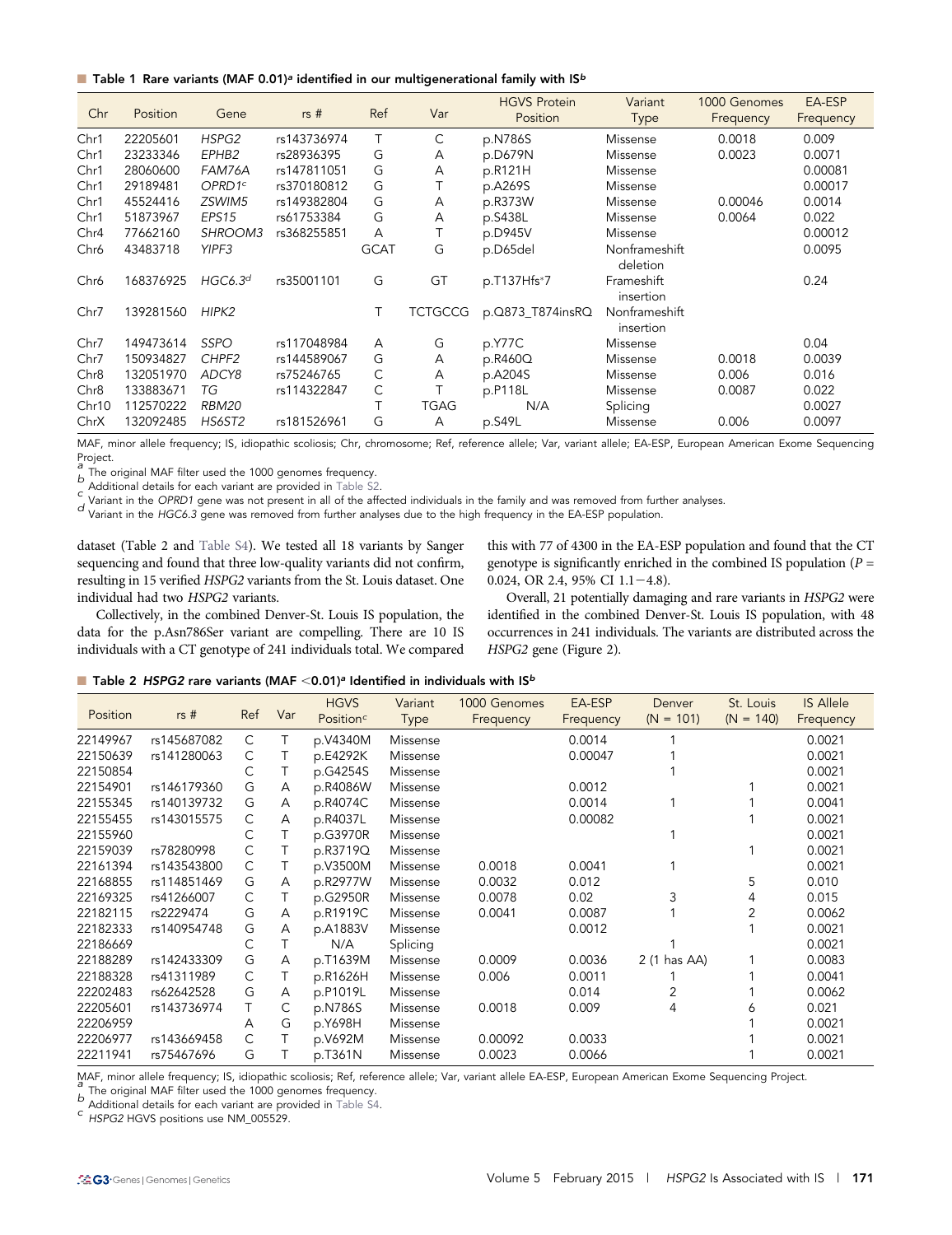

Figure 2 Rare HSPG2 variants identified in IS patients. Structure of the HSPG2 protein showing the amino acid positions of the rare coding variants identified in the combined IS cohort of 241 individuals. Amino acid positions are based on transcript NM\_005529.5. Variant p.Asn786Ser is the original variant identified in this study (combined Denver-St. Louis dataset,  $P = 0.024$ , odds ratio 2.4). Also note that variant 22186669 (c.5014+1G . A) is not shown on the diagram because it is a splicing variant and does not have an amino acid position. IS, idiopathic scoliosis.

## **DISCUSSION**

We performed exome sequencing for a multigenerational family with familial IS and identified a potentially damaging and rare variant in the HSPG2 gene. Our previous linkage results were reviewed for potential correlation with the location of newly identified variants (Miller et al. 2005, 2006; Alden et al. 2006; Clough et al. 2010; Marosy et al. 2010). When this particular family was analyzed individually, marginal linkage signals were noted at nine loci (Miller, unpublished data, 2014). One of these loci, located on chromosome  $1$  (19-48.3 Mb), contains the HSPG2 gene. These ancillary linkage data provide additional evidence that a variant within HSPG2 potentially contributes to the IS phenotype in this family.

Upon further sequencing of the HSPG2 gene in an additional 100 individuals with IS, we identified 13 potentially damaging and rare variants in HSPG2, with 20 occurrences in 101 individuals. Finally, using exome sequencing data from a second IS population, we found 15 variants in HSPG2. Combined, we found 21 rare variants with 48 occurrences in 241 individuals with IS. Specifically, p.Asn786Ser was present in 10 individuals in our dataset and is enriched in these two IS populations when compared with the EA-ESP dataset ( $P = 0.024$ , OR 2.4).

HSPG2 encodes for heparan sulfate proteoglycan 2, or perlecan. Perlecan is a modular proteoglycan consisting of five structural core domains to which long chains of glycosaminoglycans (GAGs: heparan sulfate or chondroitin sulfate) are attached (Figure 2) (Murdoch et al. 1992). Domain I, the N-terminal domain, is unique to perlecan and has three attachment sites for heparan sulfate/chondroitin sulfate chains. Domain II is homologous to low-density lipoprotein (LDL) receptor sites. Domain III consists of multiple modules homologous to laminin alpha chains and laminin epidermal growth factor-like (EGFlike) repeats and is divided into three subdomains (III-1, III-2, III-3) (Schulze et al. 1996). Fibroblast growth factor-7 (FGF-7), plateletderived growth factor (PDGF), and von Willebrand A-domain related protein (WARP) are known to bind subdomains III-1, III-2, and III-2, respectively (Gohring et al. 1998; Mongiat et al. 2000; Allen et al. 2006). The largest domain, domain IV, contains multiple immunoglobulin G-like (IgG-like) repeats similar to neural cell adhesion molecules. Domain V, at the C-terminus of the protein, has homology to the globular domain of laminin and contains a GAG attachment and EGF-like repeats. This domain interacts with cell-surface integrins  $(\alpha 2\beta 1)$ , forming additional complexes linking the extracellular matrix (ECM) with the cell, and is responsible for perlecan self-assembly (Bix et al. 2004).

Perlecan stabilizes the ECM and is localized to basement membranes, vascular structures, cartilage, and osteogenic tissues (Costell et al. 1999). This protein is abundantly expressed by skeletal myofibers and is incorporated into the basal lamina of both the synaptic and extrasynaptic regions within the neuromuscular junction (NMJ) (Singhal and Martin 2011). Perlecan binds multiple proteins and signaling molecules {including FBN1 [previously implicated in IS (Buchan et al. 2014)], FGF-7, latent transforming growth factor-beta binding protein-2 (LTBP-2)}, indicating it has a role as an ECM signaling scaffold with an ability to participate in cellular proliferation, differentiation, and migration (Arikawa-Hirasawa et al. 1999; Farach-Carson and Carson 2007; Hayes et al. 2011; Hayes et al. 2014). Perlecan is strongly associated with musculoskeletal development because it is essential for endothelial growth, regeneration, and both avascular cartilage and skeletal development, making HSPG2 an excellent gene candidate for IS.

Classically, pathogenic mutations in the FBN1 gene result in Marfan syndrome, a multisystem disorder that includes the musculoskeletal abnormality of scoliosis. Early investigations noted FBN1 abnormalities in the paraspinal tissues and fibroblasts of select individuals with severe IS (Miller et al. 1996). Most recently, Buchan et al. (2014) identified rare variants in the FBN1 gene as risk factors for severe spinal deformity in individuals with IS (Buchan et al. 2014). Collectively, these findings and the known colocalization of perlecan and FBN1 within paraspinal tissues make HSPG2 an excellent candidate gene for IS pathogenesis.

Mutations within the HSPG2 gene have been associated with two human diseases transmitted in an autosomal recessive pattern of inheritance, Schwartz-Jampel syndrome, type 1 (SJS1) [MIM: #255800] and dyssegmental dysplasia Silverman-Handmaker type (DDSH) [MIM: #224410]. Individuals with SJS1 are characterized by a skeletal dysplasia, including kyphoscoliosis, joint contractures, and myotonia resulting in a fixed facial expression and prolonged muscle contractions (Nicole et al. 2000; Stum et al. 2006). SJS1 mutations occur throughout the HSPG2 gene and are not concentrated in a specific exon or domain [\(Table S5](http://www.g3journal.org/content/suppl/2014/12/12/g3.114.015669.DC1/TableS5.xlsx)) (Nicole et al. 2000; Arikawa-Hirasawa et al. 2002; Stum et al. 2006; Rodgers et al. 2007). In SJS1, the mutated proteins have varying degrees of functionality. Animal models have shown site-specific mutations of the gene, which result in down-regulation of perlecan at the transcriptional level (Rodgers et al. 2007). In contrast, DDSH is a more severe phenotype than SJS1 and is considered lethal (Arikawa-Hirasawa et al. 2001b). The causative mutational events for DDSH are functional null mutations, resulting in a truncated perlecan protein core that is not secreted [\(Table S5\)](http://www.g3journal.org/content/suppl/2014/12/12/g3.114.015669.DC1/TableS5.xlsx) (Arikawa-Hirasawa et al. 2001a). This is similar to the Hspg2 homozygous knockout mouse, which exhibits significant kyphoscoliosis and skeletal defects (Costell et al. 1999). Thus, homozygous HSPG2 mutations in humans and mice display a more severe phenotype with an earlier onset compared with the adolescent-onset FIS phenotype in individuals with heterozygous HSPG2 variants. This finding suggests that haploinsufficiency may result in a later onset and progressive disease, as observed in FIS.

Similar to SJS1 mutational events, the variants we identified in IS individuals are spread out across the HSPG2 gene. Our original variant (p.Asn786Ser) is located in domain III-1, which is known to bind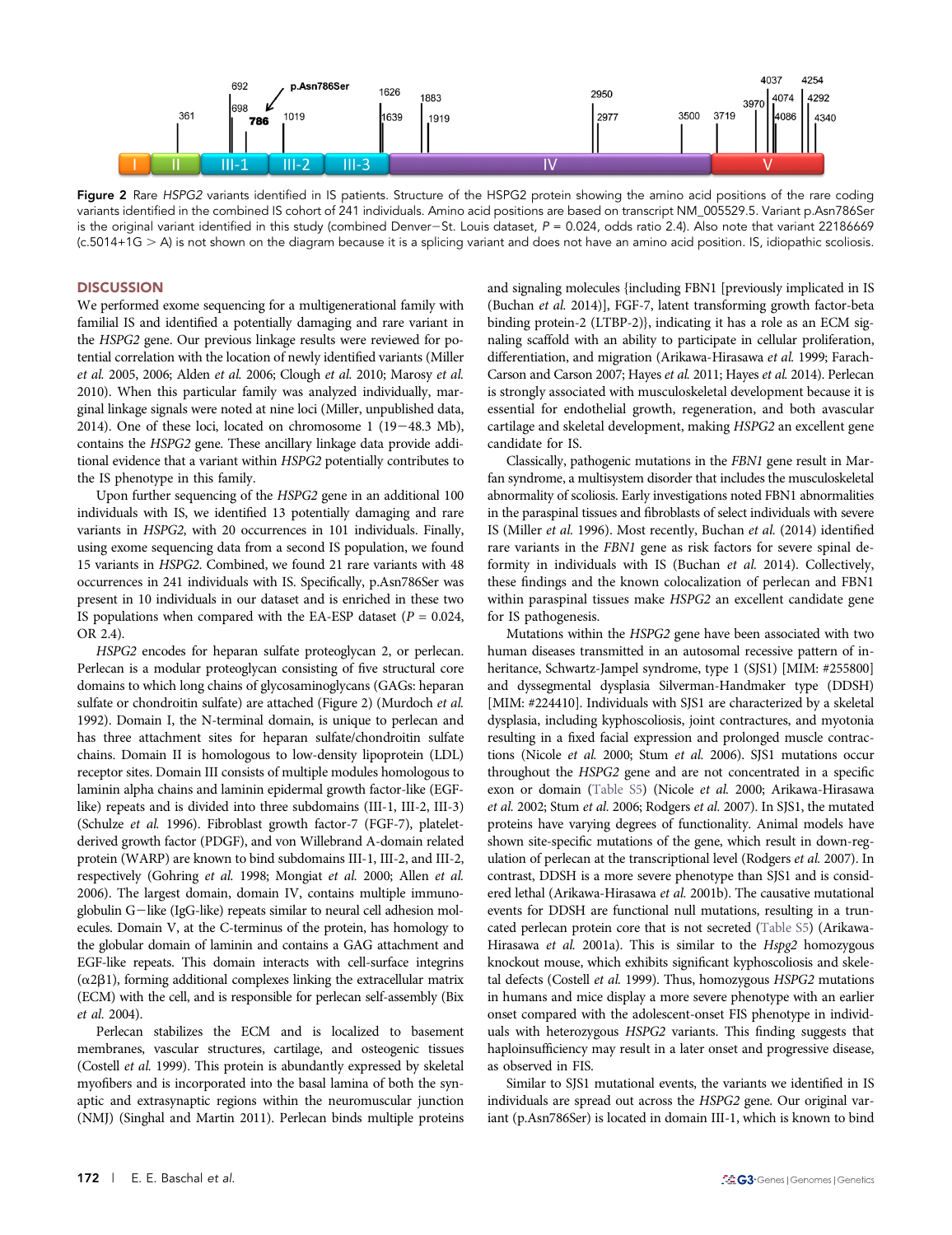FGF-7 (Figure 2). One IS individual has a damaging variant (22202483, p.Pro1019Leu) at a base position also identified in SJS1 individuals (Stum et al. 2006). However, this variant has an allele frequency of 1.3% in the EA-ESP and thus is unlikely to be solely causative for SJS1, based on a predicted homozygote frequency of 0.018%.

We completed a test of variant burden across the entire HSPG2 gene, comparing the occurrence of potentially damaging and rare variants in individuals with IS to the EA-ESP control population. We used a Z test for population proportions to compare the number of variant occurrences in the two populations. Using the overall combined dataset, we found there were 48 occurrences in 241 individuals with IS compared with 720 occurrences in 4300 individuals in the EA-ESP dataset ( $P = 0.20$ ). If we remove the variants in perlecan domain IV from both datasets, because domain IV is highly repetitive and the functions are more likely to be redundant within the gene, there are 31 occurrences in 241 individuals with IS compared with 385 occurrences in 4300 individuals in the EA-ESP dataset ( $P = 0.040$ ). This marginally significant result increases our confidence that variants in HSPG2 contribute to the IS phenotype, but sequencing in additional individuals with IS will be needed to draw strong conclusions.

IS, defined as a lateral spinal curvature of at least  $10^{\circ}$ , is present in 3% of the general population and can lie undetected within many individuals. Thus, a variant that contributes to the IS phenotype could be expected to be present in a control population at a reasonably high frequency. In addition, IS is characterized by incomplete penetrance, so not all individuals who carry a variant are expected to have clinical disease, as seen with individual IV:2, who is unaffected but is heterozygous at the variant of interest (p.Asn786Ser). Finally, we do not expect that one gene is causative for IS in all individuals. We believe that HSPG2 may contribute to the IS phenotype in a subset of individuals with IS but that other genes may be required to modify the disease and result in clinical/identifiable disease (i.e., another variant in a different gene may also be required to have a larger/progressive curvature). Future studies should include both sequencing the HSPG2 gene in larger IS cohorts and performing functional studies of the identified variants to provide confirmation that the variants contribute to the IS phenotype.

In summary, IS is a complex disease. Genetic findings have been hampered by incomplete penetrance, subclinical disease in control populations, unknown modes of inheritance, and genetic heterogeneity. Additionally, IS may be a polygenic disease, even within families. By demonstrating the presence of the p.Asn786Ser variant in all affected individuals in a multigenerational family, with incomplete penetrance in one unaffected individual, and enrichment of this variant in two independent cohorts of IS patients, we now have evidence that rare variants in the HSPG2 gene potentially contribute to IS susceptibility.

#### ACKNOWLEDGMENTS

We thank the many people who contributed to this project: Bifeng Gao and Katrina Diener at the University of Colorado Denver Genomics and Microarray Core Facility, Randall Wong at the Barbara Davis Center for Childhood Diabetes Molecular Biology Core Facility, Hongyan Wang and Binbin Li at Fudan University, Steve Sperber and Yong Shi at the University of Colorado Denver DNA Diagnostic Laboratory for their work on sequencing the HSPG2 gene, and Rebecca O'Rourke for her analysis of the HSPG2 sequencing results. Grant funding was provided by the LARRK Foundation, Rose Brown Endowment Funds, Children's Hospital of Colorado Research Institute, and by research grants from Shriners Hospital for Children, Children's Discovery Institute of Washington University, St Louis

Children's Hospital, and the University of Missouri Spinal Cord Injuries Research Program. Our research used the REDCap database, which is supported by NIH/NCRR Colorado CTSI Grant UL1 TR000154. We thank the NHLBI GO Exome Sequencing Project and its ongoing studies which produced and provided exome variant calls for comparison: the Lung GO Sequencing Project (HL-102923), the WHI Sequencing Project (HL-102924), the Broad GO Sequencing Project (HL-102925), the Seattle GO Sequencing Project (HL-102926) and the Heart GO Sequencing Project (HL-103010).

#### LITERATURE CITED

- Abecasis, G. R., A. Auton, L. D. Brooks, M. A. DePristo, R. M. Durbin et al., 2012 An integrated map of genetic variation from 1,092 human genomes. Nature 491: 56–65.
- Alden, K. J., B. Marosy, N. Nzegwu, C. M. Justice, A. F. Wilson et al., 2006 Idiopathic scoliosis: identification of candidate regions on chromosome 19p13. Spine 31: 1815–1819.
- Allen, J. M., J. F. Bateman, U. Hansen, R. Wilson, P. Bruckner et al., 2006 WARP is a novel multimeric component of the chondrocyte pericellular matrix that interacts with perlecan. J. Biol. Chem. 281: 7341–7349.
- Andersen, M. O., K. Thomsen, and K. O. Kyvik, 2007 Adolescent idiopathic scoliosis in twins: a population-based survey. Spine 32: 927–930.
- Arikawa-Hirasawa, E., H. Watanabe, H. Takami, J. R. Hassell, and Y. Yamada, 1999 Perlecan is essential for cartilage and cephalic development. Nat. Genet. 23: 354–358.
- Arikawa-Hirasawa, E., W. R. Wilcox, A. H. Le, N. Silverman, P. Govindraj et al., 2001a Dyssegmental dysplasia, Silverman-Handmaker type, is caused by functional null mutations of the perlecan gene. Nat. Genet. 27: 431–434.
- Arikawa-Hirasawa, E., W. R. Wilcox, and Y. Yamada, 2001b Dyssegmental dysplasia, Silverman-Handmaker type: unexpected role of perlecan in cartilage development. Am. J. Med. Genet. 106: 254–257.
- Arikawa-Hirasawa, E., A. H. Le, I. Nishino, I. Nonaka, N. C. Ho et al., 2002 Structural and functional mutations of the perlecan gene cause Schwartz-Jampel syndrome, with myotonic myopathy and chondrodysplasia. Am. J. Hum. Genet. 70: 1368–1375.
- Armstrong, G. W., N. B. Livermore, 3rd, N. Suzuki, and J. G. Armstrong, 1982 Nonstandard vertebral rotation in scoliosis screening patients. Its prevalence and relation to the clinical deformity. Spine 7: 50–54.
- Asher, M. A., and D. C. Burton, 2006 Adolescent idiopathic scoliosis: natural history and long term treatment effects. Scoliosis 1: 2.
- Bix, G., J. Fu, E. M. Gonzalez, L. Macro, A. Barker et al., 2004 Endorepellin causes endothelial cell disassembly of actin cytoskeleton and focal adhesions through alpha2beta1 integrin. J. Cell Biol. 166: 97–109.
- Bonaiti, C., J. Feingold, M. L. Briard, F. Lapeyre, P. Rigault et al., 1976 Genetics of idiopathic scoliosis [in French]. Helv. Paediatr. Acta 31: 229–240.
- Buchan, J. G., D. M. Alvarado, G. E. Haller, C. Cruchaga, M. B. Harms et al., 2014 Rare variants in FBN1 and FBN2 are associated with severe adolescent idiopathic scoliosis. Hum. Mol. Genet. 23: 5271–5282.
- Chan, V., G. C. Fong, K. D. Luk, B. Yip, M. K. Lee et al., 2002 A genetic locus for adolescent idiopathic scoliosis linked to chromosome 19p13.3. Am. J. Hum. Genet. 71: 401–406.
- Clough, M., C. M. Justice, B. Marosy, and N. H. Miller, 2010 Males with familial idiopathic scoliosis: a distinct phenotypic subgroup. Spine 35: 162–168.
- Costell, M., E. Gustafsson, A. Aszodi, M. Morgelin, W. Bloch et al., 1999 Perlecan maintains the integrity of cartilage and some basement membranes. J. Cell Biol. 147: 1109–1122.
- Cowell, H. R., J. N. Hall, and G. D. MacEwen, 1972 Genetic aspects of idiopathic scoliosis. A Nicholas Andry Award essay, 1970. Clin. Orthop. Relat. Res. 86: 121–131.
- Czeizel, A., A. Bellyei, O. Barta, T. Magda, and L. Molnar, 1978 Genetics of adolescent idiopathic scoliosis. J. Med. Genet. 15: 424–427.
- DePristo, M. A., E. Banks, R. Poplin, K. V. Garimella, J. R. Maguire et al., 2011 A framework for variation discovery and genotyping using nextgeneration DNA sequencing data. Nat. Genet. 43: 491–498.